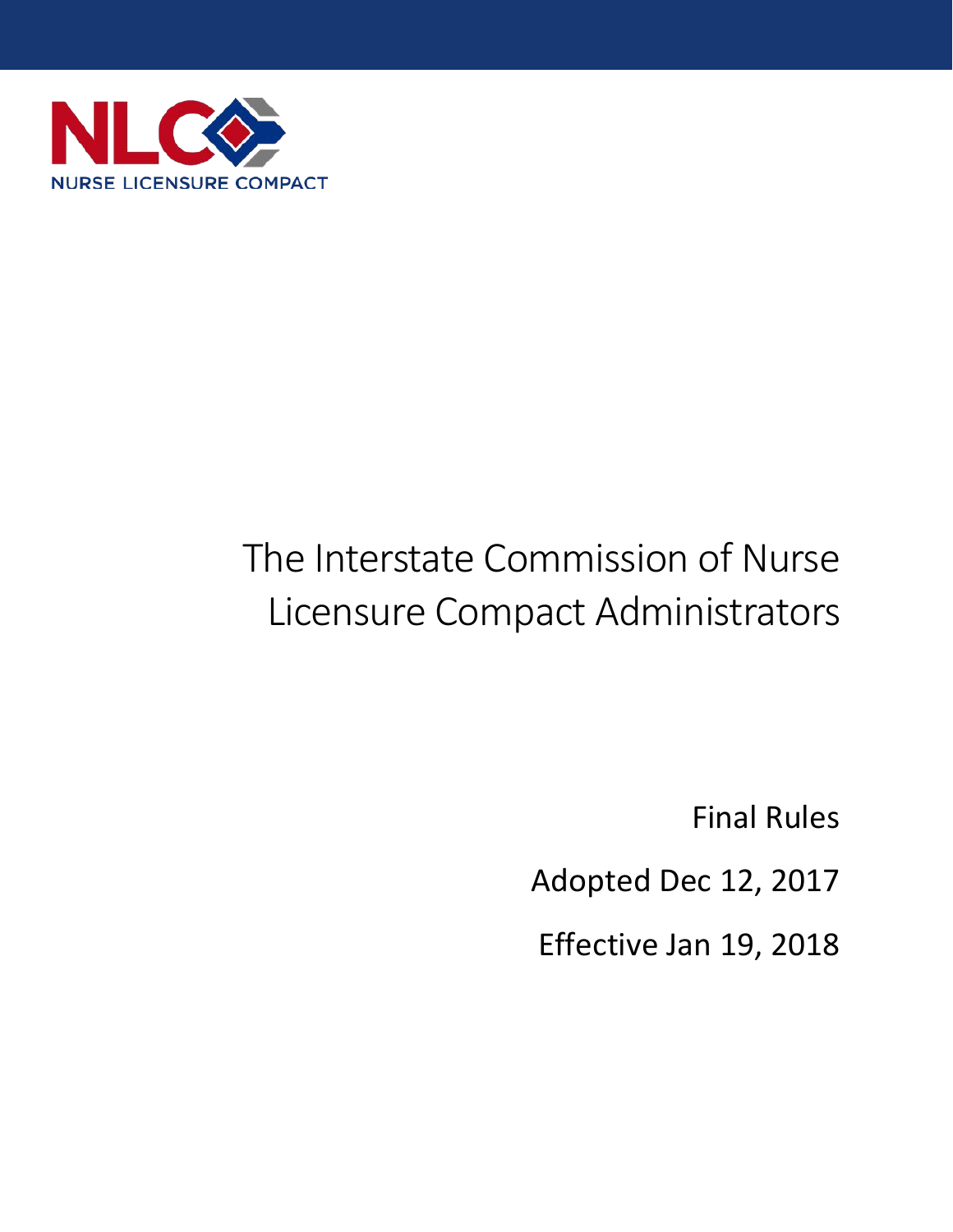# **Table of Contents**

|--|--|--|--|

| Section 200. Coordinated Licensure Information System |  |
|-------------------------------------------------------|--|
|                                                       |  |
|                                                       |  |

# Section 300. Implementation

## Section 400. Licensure

| 406. Credentialing and English Proficiency for Foreign Nurse Graduates |  |
|------------------------------------------------------------------------|--|
|                                                                        |  |

## Section 500. Administration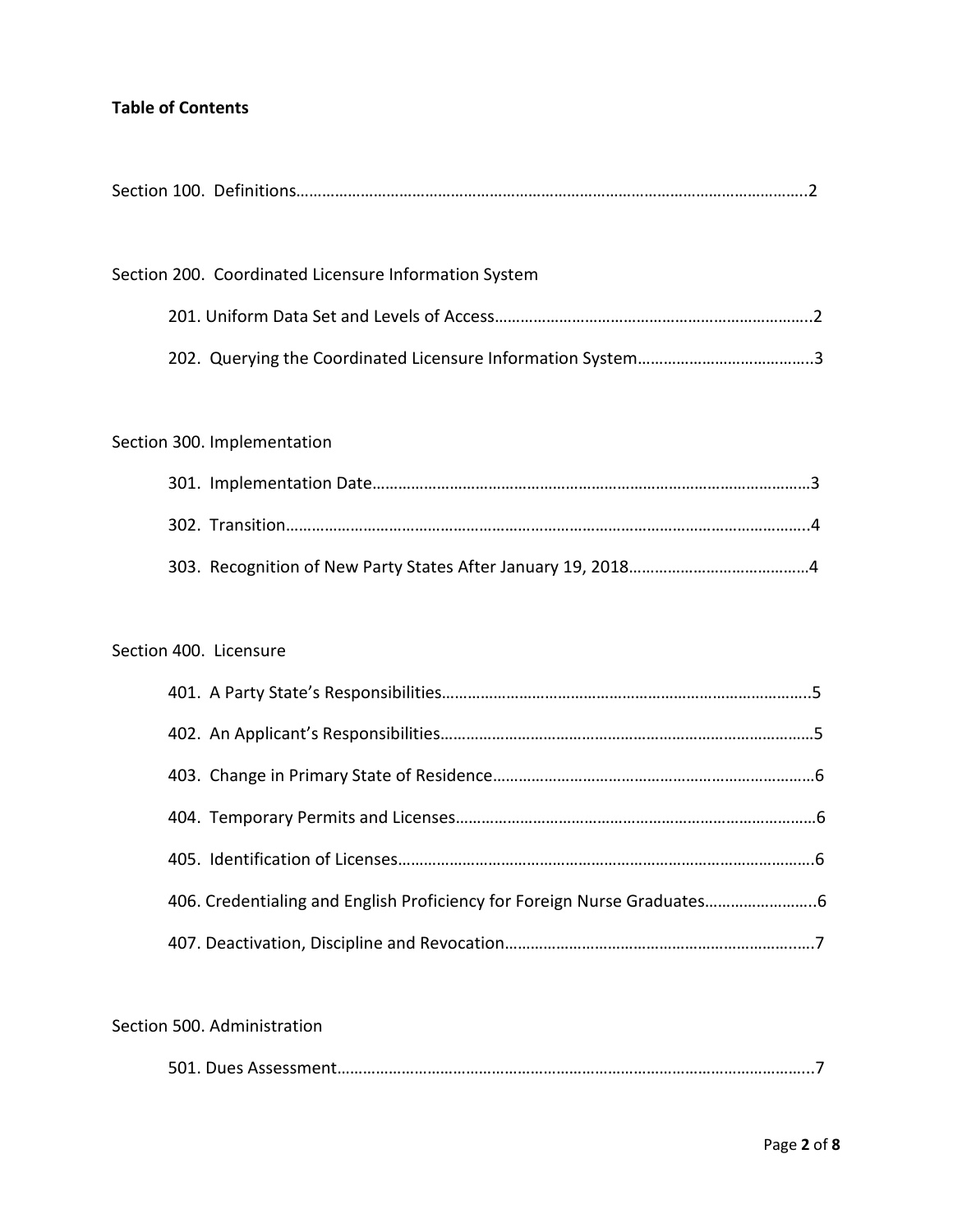#### SECTION 100. DEFINITIONS

(1) "Commission" means the Interstate Commission of Nurse Licensure Compact Administrators.

(2) "Compact" means the Nurse Licensure Compact that became effective on July 20, 2017 and implemented on January 19, 2018.

(3) "Convert" means to change a multistate license to a single-state license if a nurse changes primary state of residence by moving from a party state to a non-party state; or to change a single-state license to a multistate license once any disqualifying events are eliminated.

(4) "Deactivate" means to change the status of a multistate license or privilege to practice.

(5) "Director" means the individual referred to in Article IV of the Interstate Commission of Nurse Licensure Compact Administrators Bylaws.

(6) "Disqualifying Event" means an incident, which results in a person becoming disqualified or ineligible to retain or renew a multistate license. These include but are not limited to the following: any adverse action resulting in an encumbrance, current participation in an alternative program, a misdemeanor offense related to the practice of nursing (which includes, but is not limited to, an agreed disposition), or a felony offense (which includes, but is not limited to, an agreed disposition).

(7) "Independent credentials review agency" means a non-governmental evaluation agency that verifies and certifies that foreign nurse graduates have graduated from nursing programs that are academically equivalent to nursing programs in the United States.

(8) "Licensure" includes the authority to practice nursing granted through the process of examination, endorsement, renewal, reinstatement and/or reactivation.

(9) "Prior Compact" means the Nurse Licensure Compact that was in effect until January 19, 2018.

(10) "Unencumbered license" means a license that authorizes a nurse to engage in the full and unrestricted practice of nursing.

#### SECTION 200. COORDINATED LICENSURE INFORMATION SYSTEM

#### 201. UNIFORM DATA SET AND LEVELS OF ACCESS

(1) The Compact Administrator of each party state shall furnish uniform data to the Coordinated Licensure Information System, which shall consist of the following: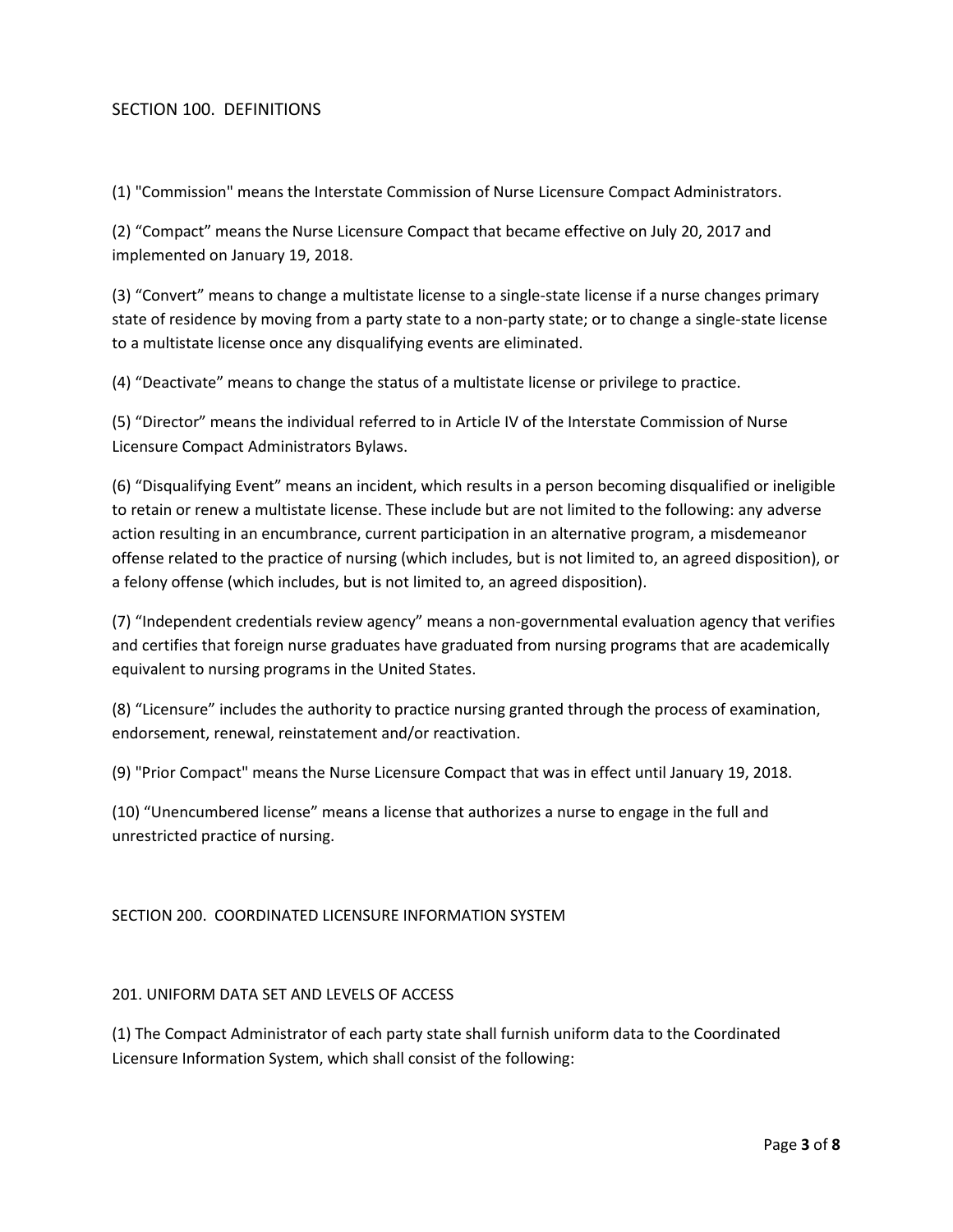- (a) the nurse's name;
- (b) jurisdiction of licensure;
- (c) license expiration date;
- (d) licensure classification, license number and status;
- (e) public emergency and final disciplinary actions, as defined by the contributing state authority;
- (f) a change in the status of a disciplinary action or licensure encumbrance;
- (g) status of multistate licensure privileges;
- (h) current participation by the nurse in an alternative program;
- (i) information that is required to be expunged by the laws of a party state;
- (j) the applicant or nurse's United States social security number;
- (k) current significant investigative information; and
- (l) a correction to a licensee's data.

(2) The public shall have access to items  $(1)(a)$  through (g) and information about a licensee's participation in an alternative program to the extent allowed by state law.

(3) In the event a nurse asserts that any Coordinated Licensure Information System data is inaccurate, the burden of proof shall be upon the nurse to provide evidence in a manner determined by the party state that substantiates such claim.

(4) A party state shall report the items in the uniform data set to the Coordinated Licensure Information System within fifteen (15) calendar days of the date on which the action is taken.

#### 202. QUERYING THE COORDINATED LICENSURE INFORMATION SYSTEM

(1) Upon application for multistate licensure, with the exception of renewal by a nurse, a party state shall query the Coordinated Licensure Information System to determine the applicant's current licensure status, previous disciplinary action(s), current participation in an alternative program, and any current significant investigative information.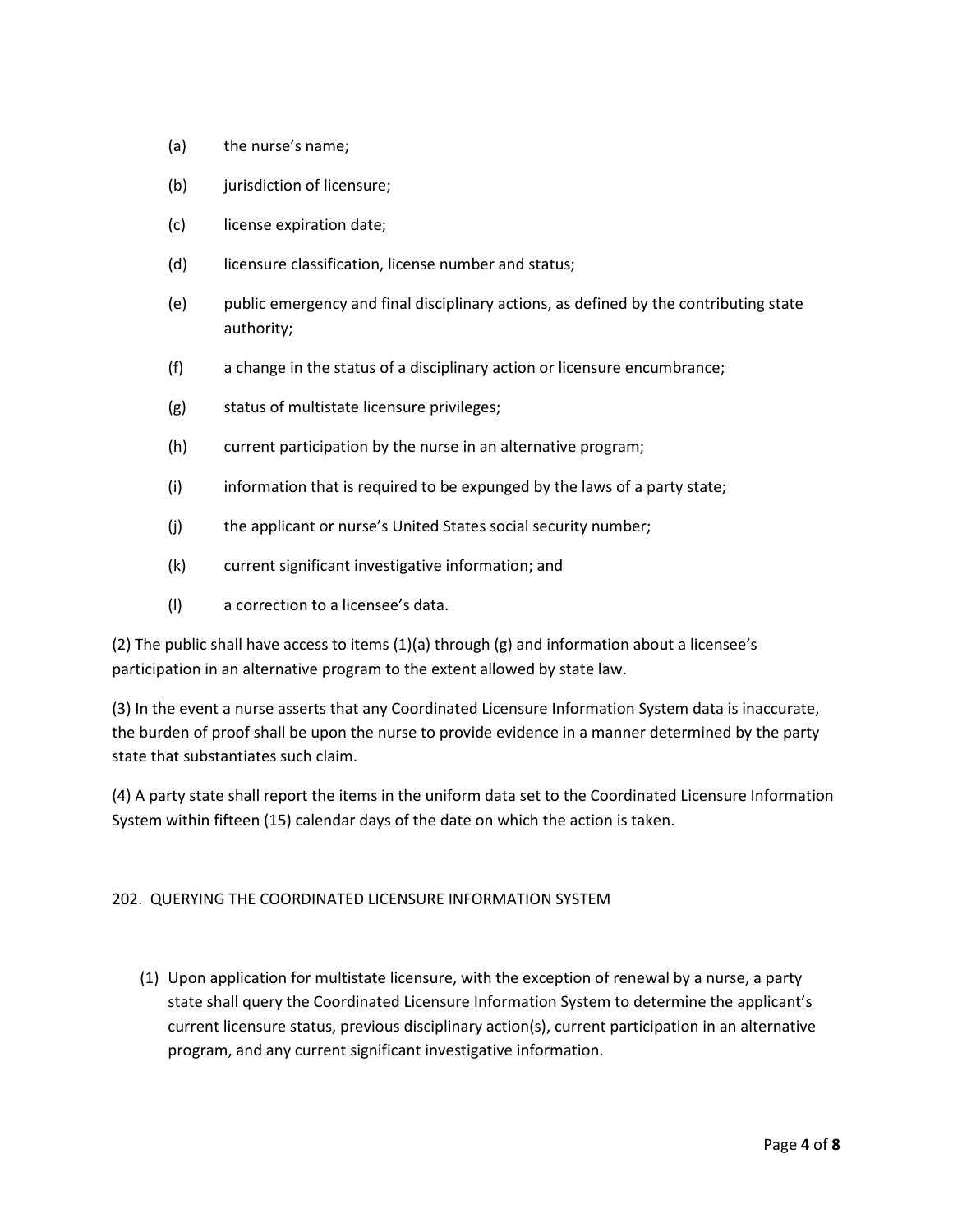(2) Upon discovery that an applicant is under investigation in another party state, the party state in receipt of the nurse licensure application shall contact the investigating party state and may request investigative documents and information.

SECTION 300. IMPLEMENTATION

#### 301. IMPLEMENTATION DATE

The Compact shall be implemented on January 19, 2018.

#### 302. TRANSITION

(1) (a) A nurse who holds a multistate license on the Compact effective date of July 20, 2017, and whose multistate license remains unencumbered on the January 19, 2018 implementation date and who maintains and renews a multistate license is not required to meet the new requirements for a multistate license under the Compact.

(b) A nurse who retained a multistate license pursuant to subsection (a) of this section and subsequently incurs a disqualifying event shall have the multistate license revoked or deactivated pursuant to the laws of the home state.

(c) A nurse whose multistate license is revoked or deactivated may be eligible for a single state license in accordance with the laws of the party state.

(2) A nurse who applies for a multistate license after July 20, 2017, shall be required to meet the requirements of Article III (c) of the Compact.

(3) During the transition period, a licensee who holds a single state license in a Compact state that was not a member of the prior Compact and who also holds a multistate license in a party state, may retain the single state license until it lapses, expires or becomes inactive."

(4) After the implementation date, party states shall not renew or reinstate a single state license if the nurse has a multistate license in another party state.

#### 303. RECOGNITION OF NEW PARTY STATES AFTER JANUARY 19, 2018

(1) All party states shall be notified by the Commission within fifteen (15) calendar days when a new party state enacts the Compact.

(2) The new party state shall establish an implementation date six (6) months from enactment or as specified in the enabling language and shall notify the Director of the date.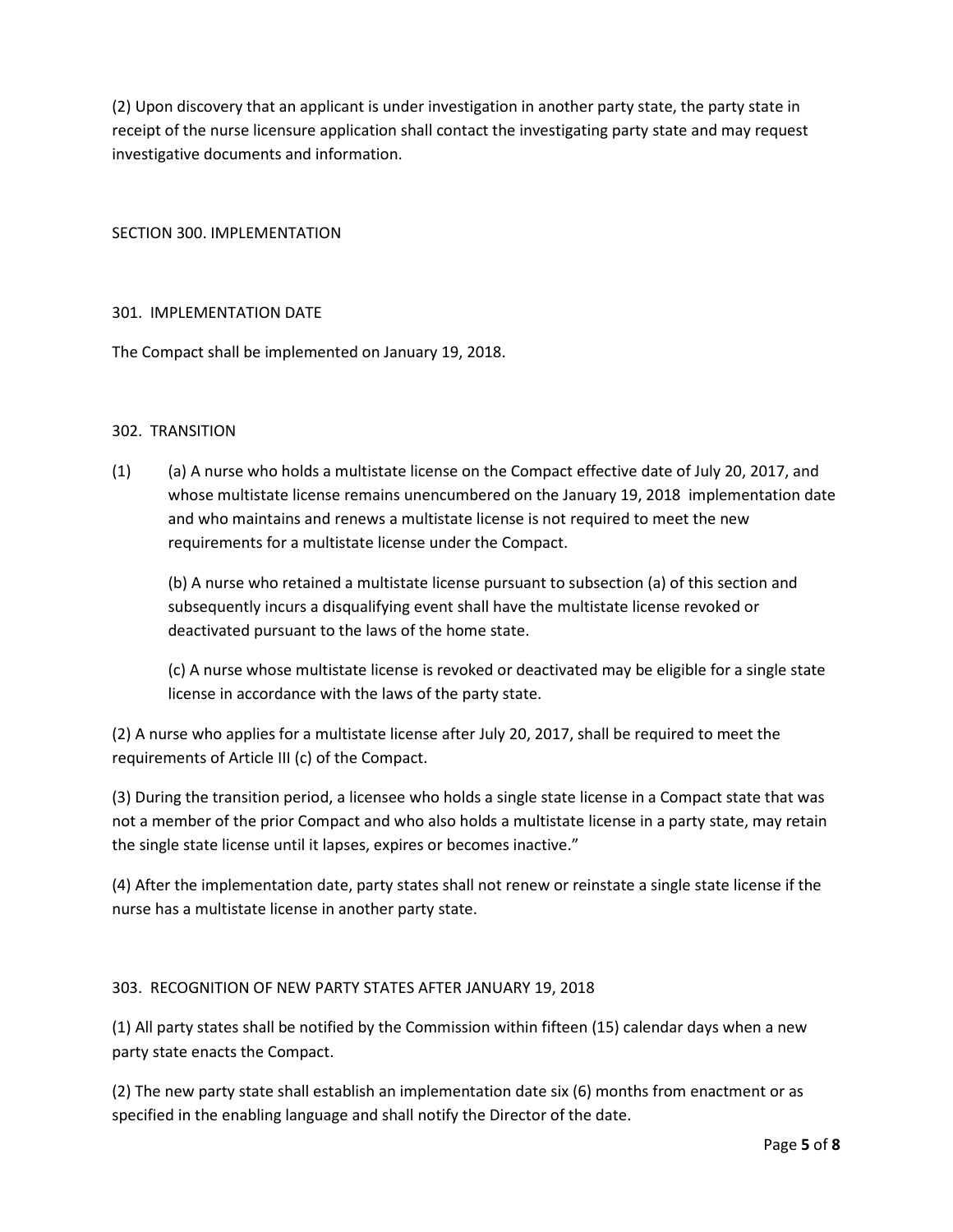(3) Upon implementation, a new state licensee who holds a single state license in a Compact state that was not a member of the prior Compact and holds a multistate license in a party state, may retain the single state license until it lapses, expires or becomes inactive.

(4) At least ninety (90) calendar days prior to the implementation date, all other party states shall notify any active single state licensee with an address in the new party state that the licensee may only hold one multistate license in the primary state of residence. The licensee shall be advised to obtain or maintain a multistate license only from the primary state of residence.

(5) Each party state shall deactivate a multistate license when a new home state issues a multistate license.

### SECTION 400. LICENSURE

#### 401. PARTY STATE RESPONSIBILITIES

- (1) On all application forms for multistate licensure, a party state shall require, at a minimum:
	- (a) A declaration of a primary state of residence and
	- (b) Whether the applicant is a current participant in an alternative program.
- (2) (a) An applicant for licensure who is determined to be ineligible for a multistate license shall be notified by the home state of the qualifications not met.
	- (b) The home state may issue a single state license pursuant to its laws.

(3) A party state shall not issue a single state license to a nurse who holds a multistate license in another party state.

#### 402. APPLICANT RESPONSIBILITIES

(1) On all application forms for multistate licensure in a party state, an applicant shall declare a primary state of residence.

(2) A nurse who changes primary state of residence to another party state shall apply for a license in the new party state when the nurse declares to be a resident of the state and obtains privileges not ordinarily extended to nonresidents of the state, including but not limited to, those listed in 402 (4) (a) – (e).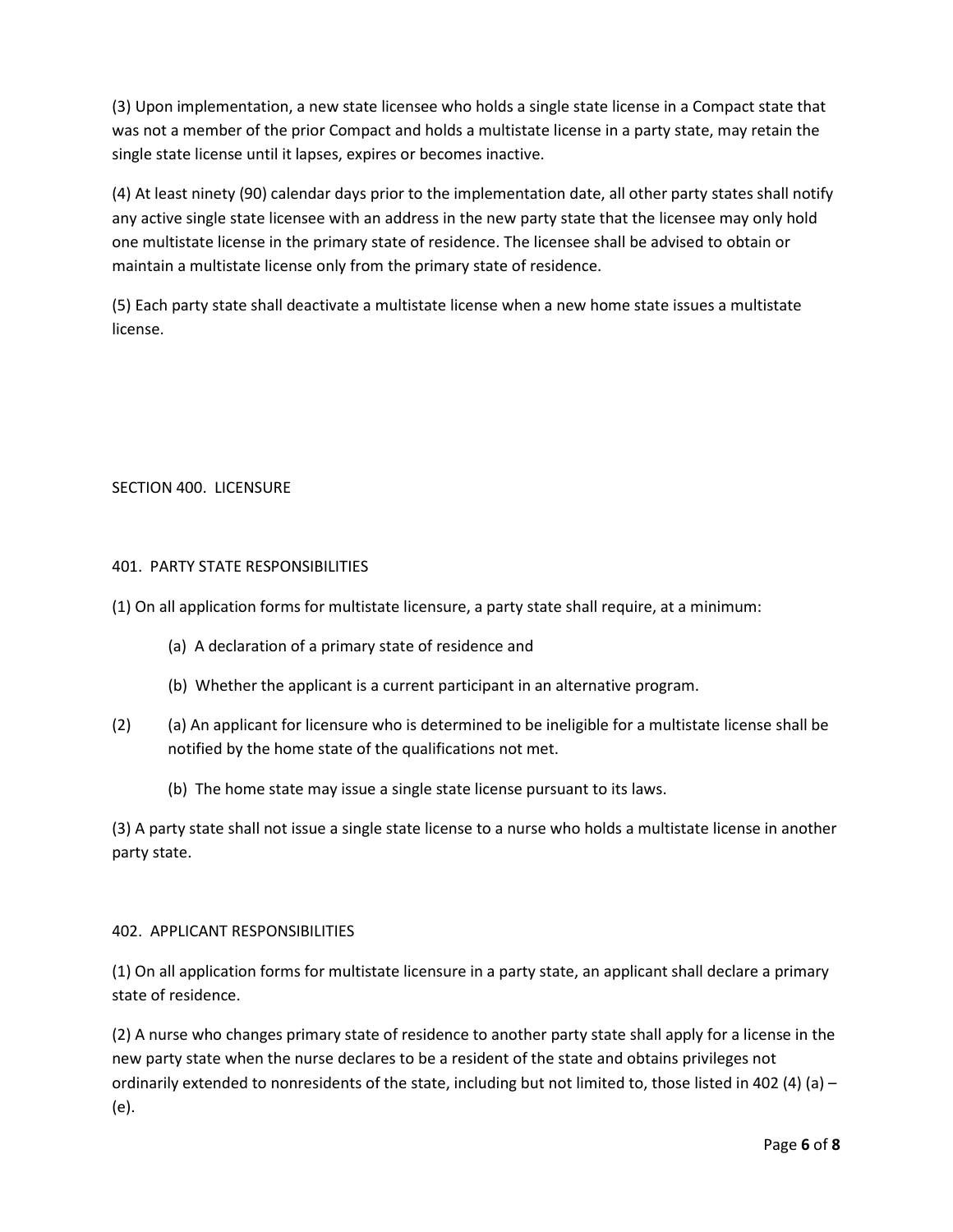(3) A nurse shall not apply for a single state license in a party state while the nurse holds a multistate license in another party state.

(4) A party state may require an applicant to provide evidence of residence in the declared primary state of residence. This evidence may include, but is not limited to, a current:

- (a) driver's license with a home address;
- (b) voter registration card with a home address;
- (c) federal income tax return with a primary state of residence declaration;
- (d) military form no. 2058 (state of legal residence certificate); or
- (e) W2 form from the United States government or any bureau, division, or agency thereof, indicating residence.

(5) An applicant who is a citizen of a foreign country, and who is lawfully present in the United States and is applying for multistate licensure in a party state may declare either the applicant's country of origin or the party state where they are living as the primary state of residence. If the applicant declares the foreign country as the primary state of residence, the party state shall not issue a multistate license, but may issue a single state license if the applicant meets the party state's licensure requirements.

(6) An applicant shall disclose current participation in an alternative program to any party state, whether upon initial application or within ten (10) calendar days of enrollment in the program.

#### 403. CHANGE IN PRIMARY STATE OF RESIDENCE

(1) A nurse who changes his or her primary state of residence from one party state to another party state may continue to practice under the existing multistate license while the nurse's application is processed and a multistate license is issued in the new primary state of residence.

(2) Upon issuance of a new multistate license, the former primary state of residence shall deactivate its multistate license held by the nurse and provide notice to the nurse.

(3) If a party state verifies that a licensee who holds a multistate license changes primary state of residence to a non-party state, the party state shall convert the multistate license to a single state license within fifteen (15) calendar days, and report this conversion to the Coordinated Licensure Information System.

#### 404. TEMPORARY PERMITS AND LICENSES

A temporary permit, license, or similar temporary authorization to practice issued by a party state to an applicant for licensure shall not grant multistate licensure privileges.